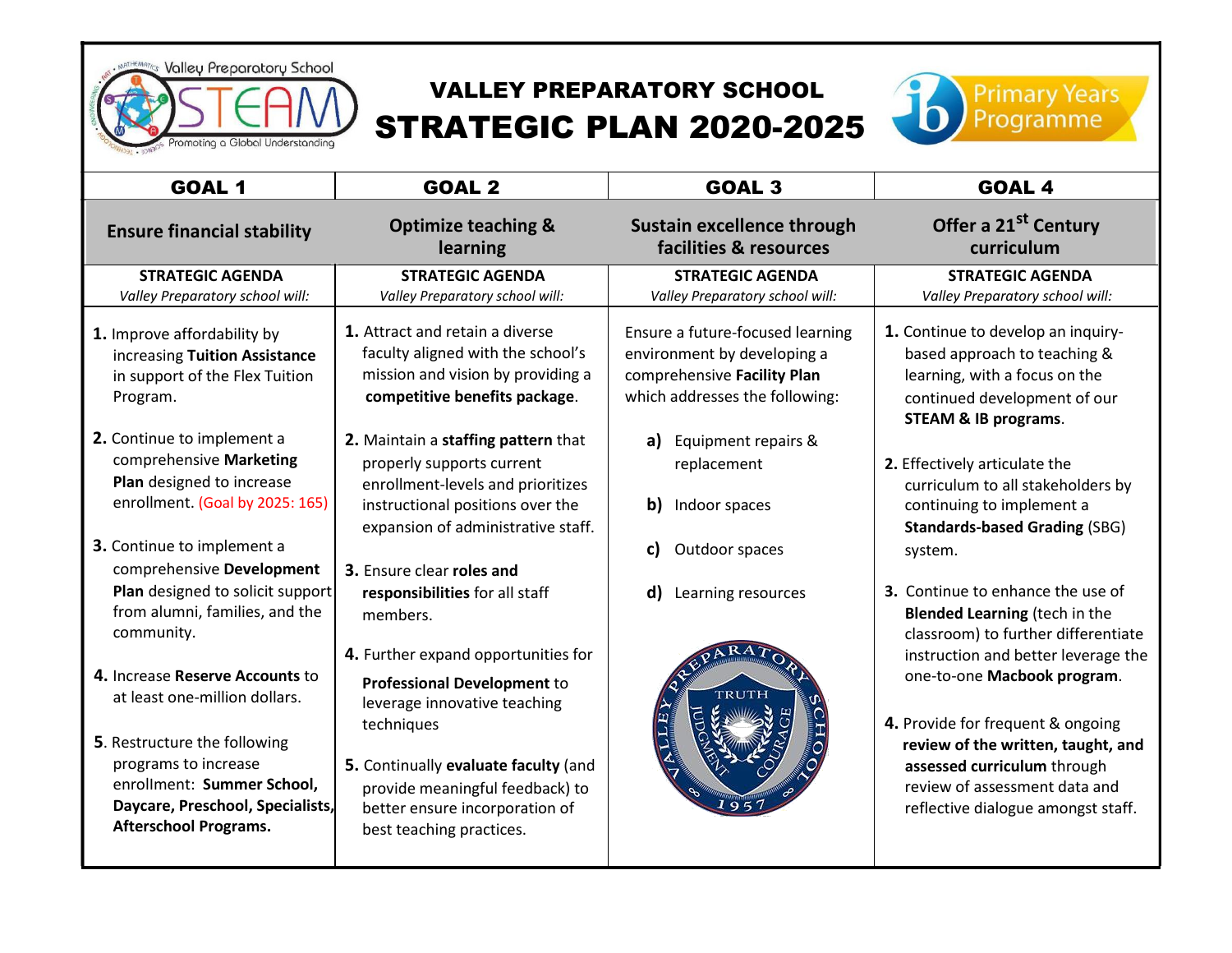## KEY INITIATIVES

The school will be well-positioned if it can achieve the following by 2025:

- 1. Reach an enrollment of 165
- 2. Increase allocation of Tuition Assistance to support the Flex Tuition Program
- 3. Improve marketing & development efforts
- 4. Improve salaries & benefits
- 5. Improve staff collaboration
- 6. Restructure the Summer & Afterschool Programs
- 7. Consider adding a morning-only Preschool Program
- 8. Increase Professional Development opportunities
- 9. Continue to implement the IB, STEAM, and SBG programs
- 10. Continue to provide Blended Learning opportunities to differentiate/personalize instruction

## VALLEY PREPARATORY SCHOOL STRATEGIC GOALS & AGENDAS 2020-2025

### GOAL 1: **Ensure financial stability**

**STRATEGIC AGENDA**: *Valley Preparatory school will:*

**1.** Increase allocation of **Tuition Assistance**

- a) Increase the dollar-allocation of assistance by a minimum of 5% annually (approx. +\$4,000), with the long-term goal of allocating annual assistance equal to 5% of tuition revenue.
- b) Continue to require applications for assistance be submitted through SMART-aid.
- c) Possible methods of funding:
	- I. Grants
	- III. PTO fundraisers
	- IV. T-Rowe Price interest-earnings



**2.** Continue to implement a comprehensive **Marketing Plan** designed to increase enrollment to 165 by 2025 (average class-size of 15 students)

- a) Implement a "flex tuition" program to further focus attention on the availability of tuition assistance for new families.
- b) By 2025, provide tuition assistance equal to 5% of tuition revenue
- c) Ensure proper Home:School communication to keep parents engaged and knowledgeable about school programs
- d) Effectively use school events to strengthen the school community and engage the external community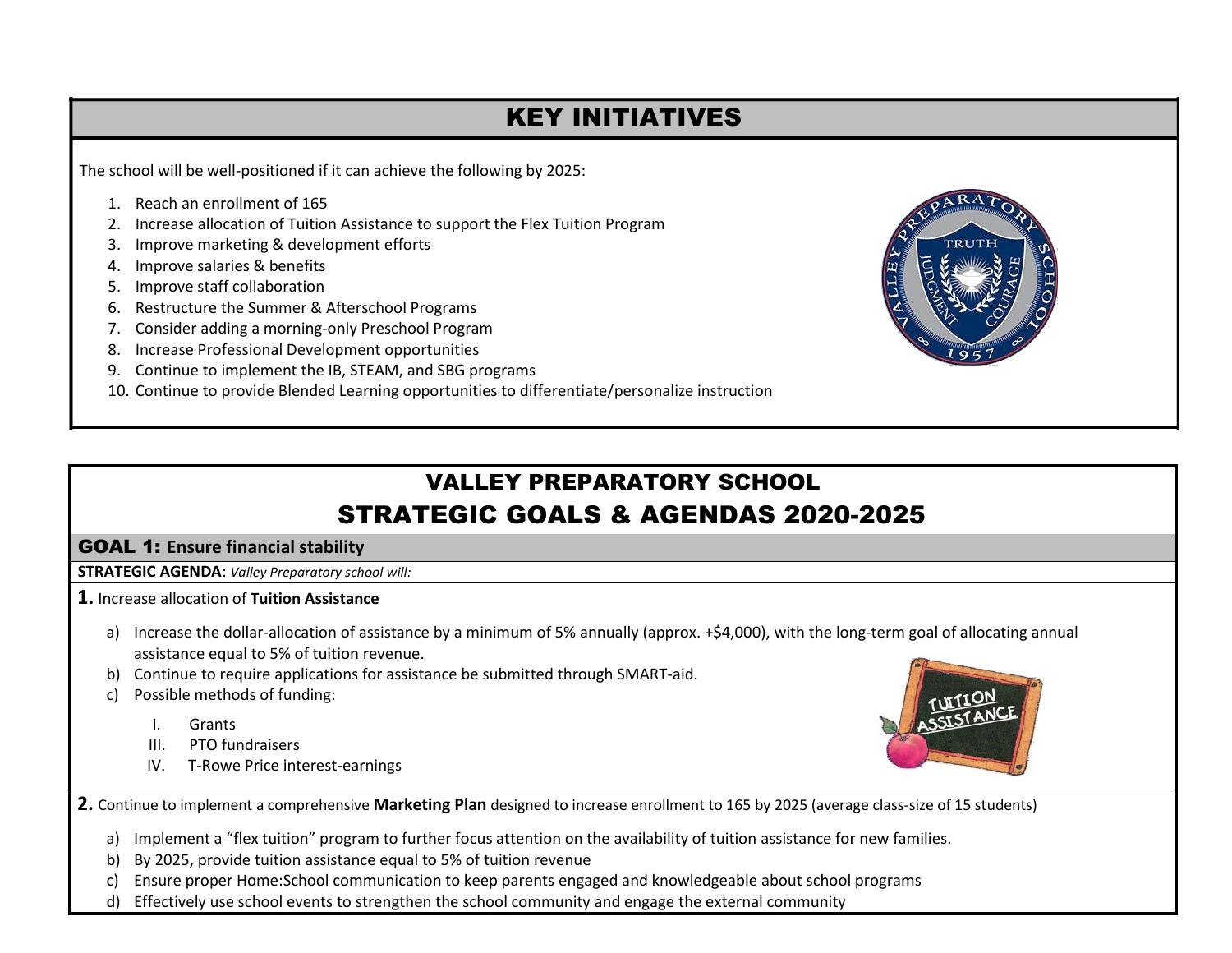- e) Ensure the website is updated regularly
- f) Ensure social media posts are daily, and effectively engage the internal and external community
- g) When appropriate, use print media & banners to announce school events
- h) Establish partnerships with local companies/institutions, with the option of offering employee discounts
- i) Solicit Real Estate companies/agents to distribute our info-flyers ("welcome packets")
- j) Establish partnerships/relationships with Daycare facilities to distribute our info-flyers
- k) Effectively use online marketing strategies to increase website traffic
- l) When enrollment reaches 165, consider establishing a part-time Marketing & Development position

**3.** Continue to implement a comprehensive **Development Plan** to better leverage support from alumni, current families, and the community.

- a) Consider designating the T-Rowe Price Fund as an endowment for Tuition Assistance to support the Flex Tuition Program
- b) Ensure proper parent-education of the importance of the Annual Fund to close-the-gap between tuition income and total expenses.
- c) Establish the use of "parent ambassadors" to promote the importance of supporting the Annual Fund
- d) Ensure students are engaged in the Annual Giving Campaign by means of classroom contests for highest participation-rate.
- e) Consider a contractual obligation to support the Annual Fund
- f) Consider a contractual obligation to support Scrip
- g) Effectively use social media to promote the Annual Fund
- h) Better-leverage the Board of Trustees in reaching-out to potential supporters from the community
- i) Hold two "Giving Days" each year to focus attention on the importance of the Annual Fund
- j) Increase grant-writing
- k) Consider other means of accepting donations (stock, bequests, etc)
- l) Consider ways of further involving the school in community events, including: Believe Walk, Holiday Parade, and academic competitions sponsored by local organizations
- **4.** Establish **reserve accounts** of at least one-million dollars (equal to 6 months of expenses), with a balance between growth funds, preferred stock, and CDs (or money market). \_\_\_\_\_\_\_\_\_\_\_\_\_\_\_\_\_\_\_\_\_\_\_\_\_\_\_\_\_\_\_\_\_\_\_\_\_\_\_\_\_\_\_\_\_\_\_\_\_\_\_\_\_\_\_\_\_\_\_\_\_\_\_\_\_\_\_\_\_\_\_\_\_\_\_\_\_\_\_\_\_\_\_\_\_\_\_\_\_\_\_\_\_\_\_\_\_\_\_\_\_\_\_\_\_\_\_\_\_\_\_\_\_\_\_\_\_\_\_\_\_\_\_\_\_\_\_

\_\_\_\_\_\_\_\_\_\_\_\_\_\_\_\_\_\_\_\_\_\_\_\_\_\_\_\_\_\_\_\_\_\_\_\_\_\_\_\_\_\_\_\_\_\_\_\_\_\_\_\_\_\_\_\_\_\_\_\_\_\_\_\_\_\_\_\_\_\_\_\_\_\_\_\_\_\_\_\_\_\_\_\_\_\_\_\_\_\_\_\_\_\_\_\_\_\_\_\_\_\_\_\_\_\_\_\_\_\_\_\_\_\_\_\_\_\_\_\_\_\_\_\_\_\_\_

- **5.** Restructure the following programs to increase enrolIment:
	- Implement a **Daycare Program** during school vacations (Winter, Spring, Summer) to increase revenue
	- Restructure the **Summer School** Program to be more cost effective.
	- Consider offering a morning-only (8am-Noon) **Preschool** Program, in addition to an all-day program.
	- Consider ways to enhance the Afterschool Program.
	- Consider allowing non-VPS students to register for Specialist classes.



**DIGITAL** 

-5 Year Pla

**TRADITIONAL** 



Externa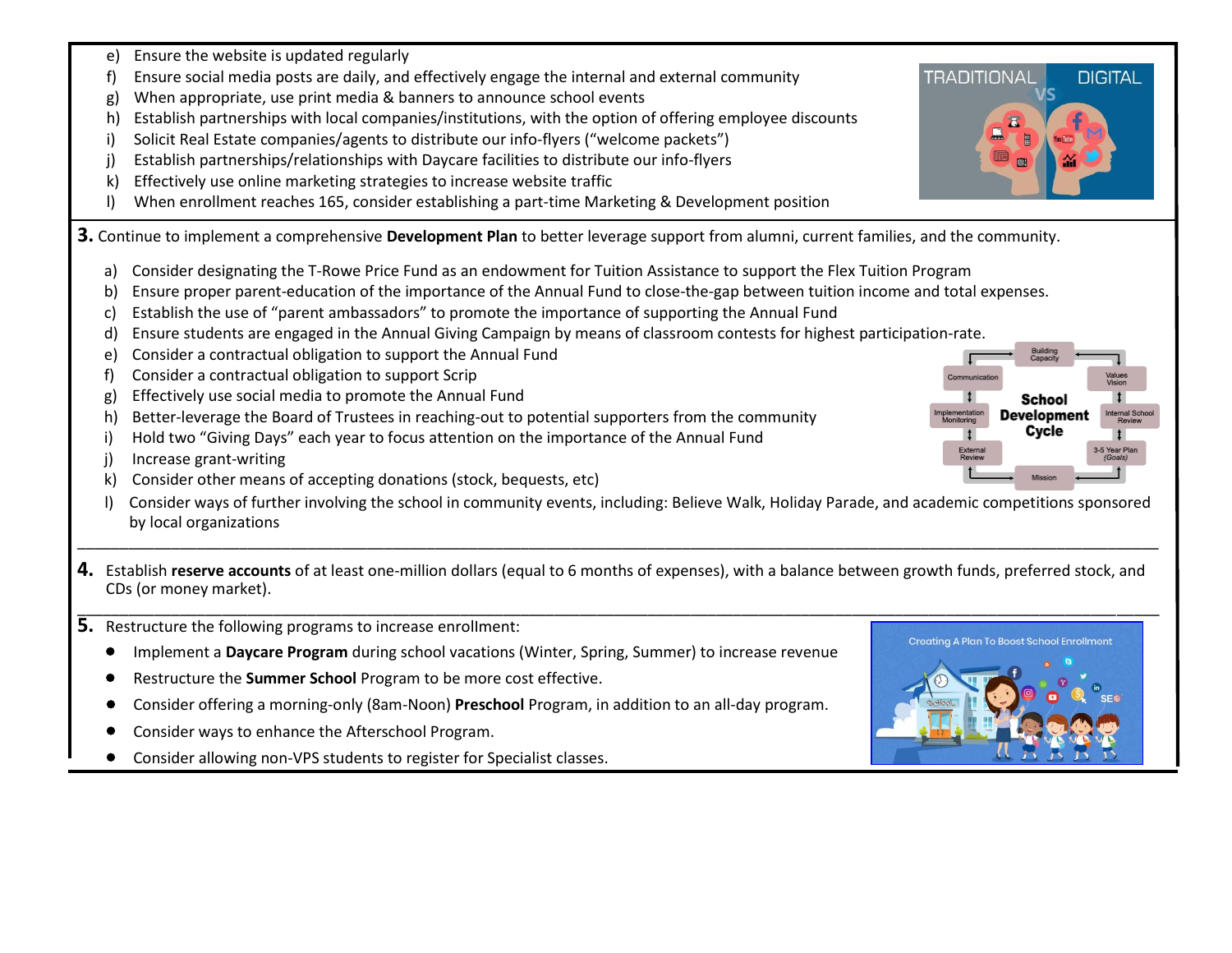#### GOAL 2: **Optimize teaching & learning**

**STRATEGIC AGENDA**: *Valley Preparatory school will:*

**1.** Attract and retain a diverse faculty aligned with the school's mission and vision by providing a **competitive benefits package.**

- a) Ensure a recruitment process that prioritizes applicants who have experience with inquiry-based teaching & learning
- b) Endeavor to increase the base-amount of the salary scale by 1-3% annually.
- c) Consider increasing the percent add-on for a master's degree (+10% as of 2020)
- d) Endeavor to increase the monthly *healthcare allowance* by \$25 annually (\$400/month as of 2020)
- e) Consider allowing employees to use a portion of the *healthcare allowance* for retirement savings
- f) Consider a merit-based salary (or bonus) system.
- **2.** Maintain a **staffing pattern** that properly supports current enrollment and prioritizes instructional positions over the expansion of administrative staff. Additionally, consider the status of the following positions:
	- Curriculum Coordinator (discontinued in 2019)
	- Full-time Resource Specialist (discontinued n 2020)
	- Three Classroom Aides (a fourth aide was eliminated in 2020)
	- Part-time Middle School English teacher (became part-time in 2020)
	- Part-time Middle School Math teacher (became part-time in 2020)
	- Business Manager (discontinued in 2016)
	- Director of Marketing & Development (discontinued in 2017)
	- Music, Art, PE, Spanish, French, Librarian (positions were reduced to 80% in 2020)



**3.** Ensure clear **roles and responsibilities** for all staff members.

As certain positions are eliminated or added (see #2 above), the Head of School has the responsibility of clarifying roles and responsibilities to ensure the proper functioning of the school.

#### **4.** Further expand opportunities for **Professional Development** to leverage innovative teaching techniques, with an emphasis on STEAM & IBrelated opportunities. The following opportunities should be prioritized:

- On-site IB training in August and January
- On-site SBG training in August and January
- Off-site IB training (regional conferences)
- Off-site STEAM training, including the annual CUE conference
- Webinars that support inquiry-based instruction



**5.**Continually **evaluate faculty** (and provide meaningful feedback) in order to better ensure incorporation of best teaching practices, with an emphasis on the inquiry-based approach of the IB & STEAM programs. The Head of School & Assistant Head of School have the responsibility of observing each teacher a minimum of 2x annually and providing the proper feedback. The school's IB consultant should also observe classrooms and provide meaning feedback during Fall and/or Spring visits.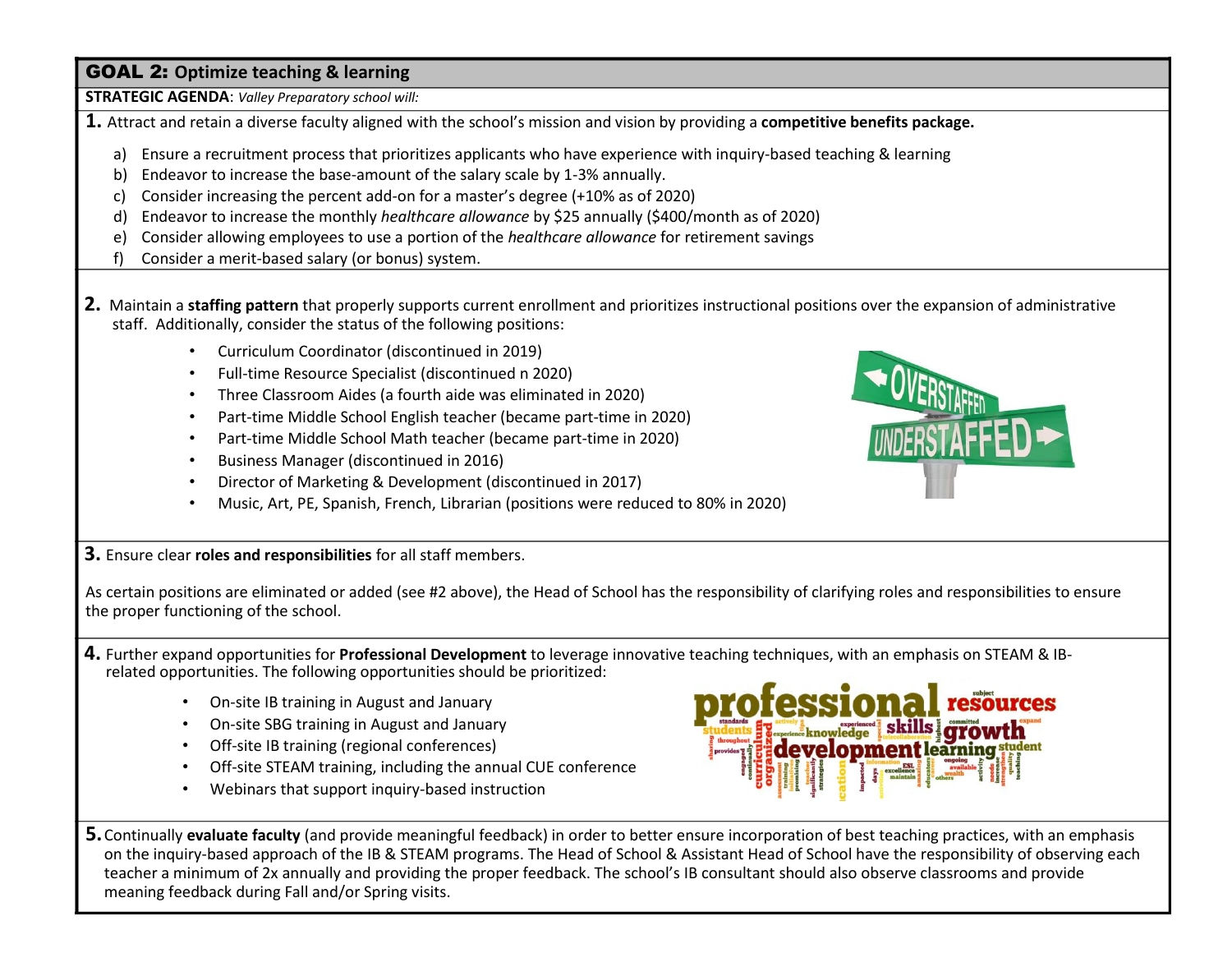